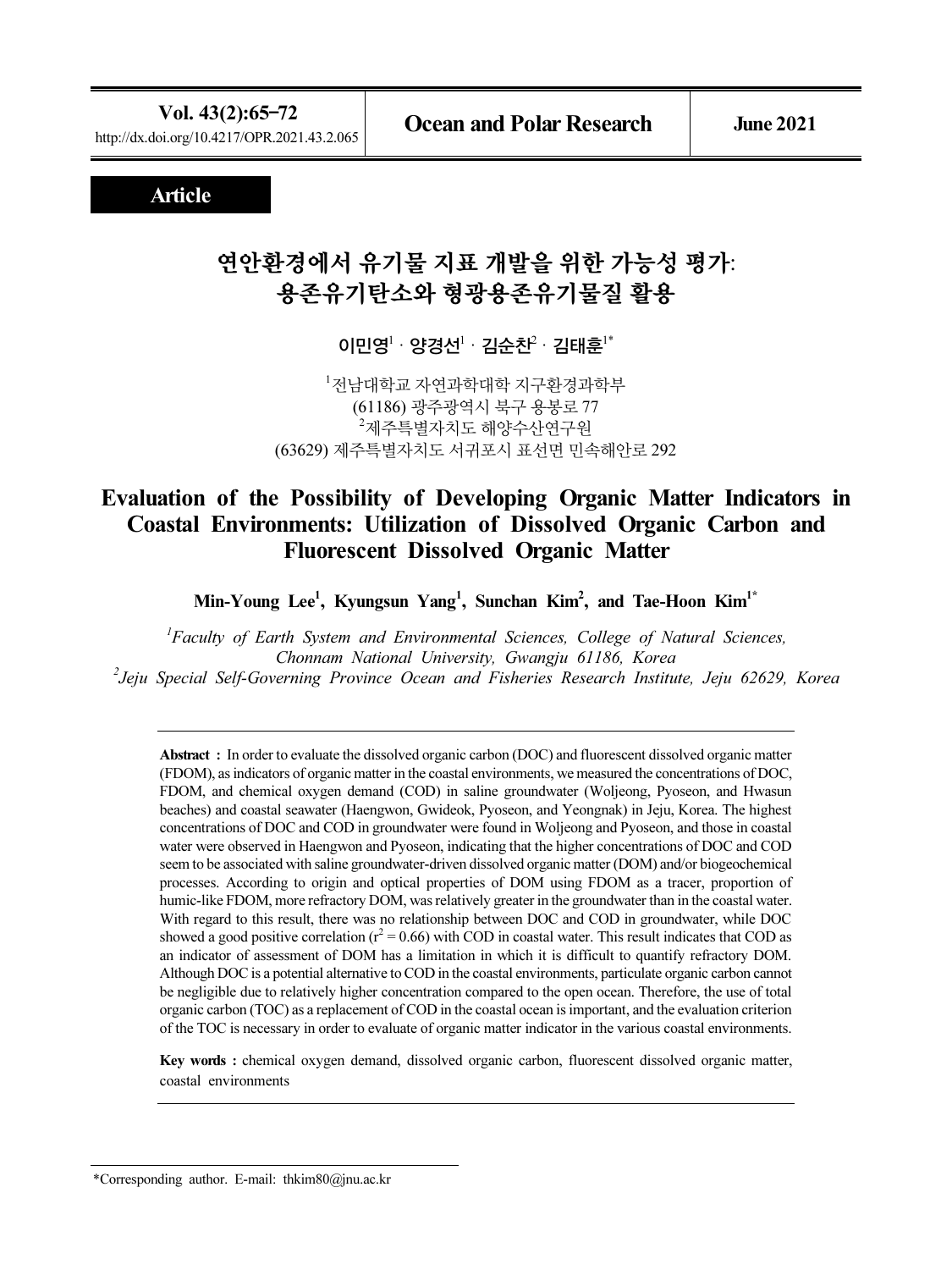## 1. 서 론

화학적산소요구량(Chemical Oxygen Demand, COD)은 수중에 존재하는 유기물질, 아질산염 등 산화성 오염물질 을 산화제로 산화시킬 때 필요한 산소의 양을 측정하여 유기물의 농도를 나타내는 것이다. 국내의 하천과 호소, 해양 등과 같은 다양한 환경에서의 환경평가 지표로써 COD를 많이 사용하였다. COD를 정량하는 방법에는 K<sub>2</sub>Cr<sub>2</sub>O<sub>7</sub>(중크롬산칼륨)을 산화제로 이용하는 법(COD<sub>cr</sub>) 과 KMnO<sub>4</sub>(과망간산칼륨)을 산화제로 이용하는 법(COD<sub>Mn</sub>) 이 있다. COD<sub>Mn</sub>법의 산화율은 약 50%로 산화율이 약 92%인 CODcr법보다 유기물 산화 효율이 좋지 않다고 알 려져 있다(Jung et al. 2009). 하지만 COD<sub>a</sub>법은 뛰어난 유 기물질의 분해 능력 때문에 고농도의 수질을 평가하는데 있어서는 좋지만 저농도의 수질과 COD<sub>cr</sub>측정을 방해 하 는 염화이온(할로겐족의 간섭 효과) 때문에 해수에서는 측정이 어려워 해양환경에서는 적은 효율의 COD<sub>Mn</sub>법을 주로 이용한다(해양수산부 2013; Son et al. 2003). COD는 성상에 따른 오차가 크며, 유기물질의 종류에 따른 분해율 이 변동이 크기 때문에 40% 정도의 유기물을 산화하는 것으로 보고되었다(Kim et al. 2007). 또한, 난분해성 유기 물을 정확하게 검출할 수 없는 한계점을 가지고 있다(Cho et al. 2014). 이와 같이, 환경평가지표로 한계점을 가지고 있는 COD 대신 유기물을 직접적으로 산화시키는 총 유기 탄소(Total Organic Carbon, TOC)가 2016년 이후부터 국 내의 하천과 호소 등과 같은 담수의 환경지표로써 사용 되고 있다. TOC는 유기물질을 고온산화법을 이용하여 산 화시켰을 때 발생하는 이산화탄소의 양을 측정하는 방법 으로, COD와 비교하였을 때 상대적으로 분석시간이 짧고 적은 양의 시료로도 분석이 가능하며, 분석이 간단하다는 장점이 있다. TOC의 이러한 장점 때문에 미국, 독일, 일본 등에서 새로운 해수 중 수질지표로서 TOC를 사용하고 있 다(Cho et al. 2014).

형광용존유기물질(Fluorescent Dissolved Organic Matter, FDOM)은 광범위한 가시광선과 자외선(UV)파장에 걸쳐 빛을 흡수하는 유기물질의 혼합체를 말한다. 용존유기탄 소(Dissolved Organic Carbon, DOC)에 대한 FDOM의 기 여 추정치는 20–70%의 범위를 보이며, 강물의 유입이 지 배적인 연안에서 높은 농도 값을 보인다(Coble 2007). FDOM의 형광분석법은 다른 분석법에 비해 간단하다는 장점을 가지고 있다. 또한 FDOM은 유기물의 특성을 파 악하는데 유용하기 때문에 정량 분석보다는 정성 분석에 용이하며 다양한 환경이 혼합하는 곳에서의 유용한 추적 자인 것으로 입증되었다(Coble 2007).

특히, 제주도의 연안해양으로 육상 유기물질 유입은 우 천시 존재하는 하천을 제외하고 강이 없기 때문에, 육상 유기물질의 유일한 공급원은 해저지하수이다. 육상 유기 물질은 대부분 난분해성 특징을 가지는 휴믹물질로 구성 되어 있고(Lee et al. 2018), 연안해양은 이러한 육상 유기 물질과 생물생산에 의해 만들어진 유기물질로 다양한 특 성을 보인다. 이러한 연안 환경에서의 복잡한 유기물질의 상성 때문에 기존의 지표로 유기물질을 평가하기에는 한 계점이 있다. 따라서, 본 연구에서는 제주도의 연안 해수 와 지하수의 DOC와 FDOM를 분석하여 연안환경에서 COD를 대체할 수 있는 유기물 지표로서의 활용 가능성을 보고자 한다.

## 2. 재료 및 방법

#### 연구지역

제주도의 면적은 약 1,830 km<sup>2</sup>으로 우리나라에서 가장 큰 화산섬이며 위도 33도, 경도 126도에 위치하고 있다. 섬이라는 특성상 해양성 기후의 특징을 가지고 있으며 몬 순 기후의 특성 또한 가지고 있다. 또한 제주도는 연간 강 수량이 약 1700 mm로 다우지 중 한 곳이며 건기에는 현 무암으로 구성된 특성 때문에 강수가 스며들지만 강우량 이 많은 우기(6–8월)에는 지표수가 생겨 일부의 강수가 해 양으로 유출된다(기상청 2021). 특히 제주도의 지형학적 특성상 강수의 약 45%정도가 지하로 스며들어 지하수 (Groundwater)의 형태로 존재 하며, 내륙의 다른 지역의 지하수 함양율 평균(14.4%)과 비교하였을 때 3배 높다(박 2013). 선행 연구에 의하면 제주도의 동부지역과 서부지 역의 지하수를 비교하였을 때, 공급된 해수가 재순환되어 해양으로 유출되는 염지하수(recirculated seawater)는 동 부지역에서 우세하며 육상기원의 담지하수(fresh water)는 서부에서 우세한 특징을 보인다(Kim et al. 2003).

#### 연구방법 및 시료 분석

본 연구에서는 2016년 6월에 제주도 월정 해수욕장(n = 5), 표선 해수욕장(n = 8), 화순 해수욕장(n = 11)에서 염 지하수를 채수하였다. 또한, 2017년 9월에 행원리(n = 4), 귀덕리(n = 4), 2017년 10월에 표선리(n = 4), 2018년 5월에 영락리(n = 4)에서 연안 해수를 채수하였다(Fig. 1). 염 지하수는 만조가 끝난 후 간조가 되는 시간부터 드러 난 연안에 약 50 cm 깊이의 우물을 판 후 차오르는 첫 번째 물을 플라스틱 비커를 이용하여 버린 후 다시 차오 른 지하수를 채수하였고, 연안 해수의 표층과 저층은 선박 을 이용하여 채수하였다.

채수한 시료들은 즉시 실험실로 가지고 와서 DOC와 FDOM의 분석을 위해 500°C에서 3시간 이상 구운 Whatman사의 0.7 μM GF/F 필터지로 여과를 하였다. COD 시 료는 500 ml Nalgene bottle에 채취하여 미생물로 인한 유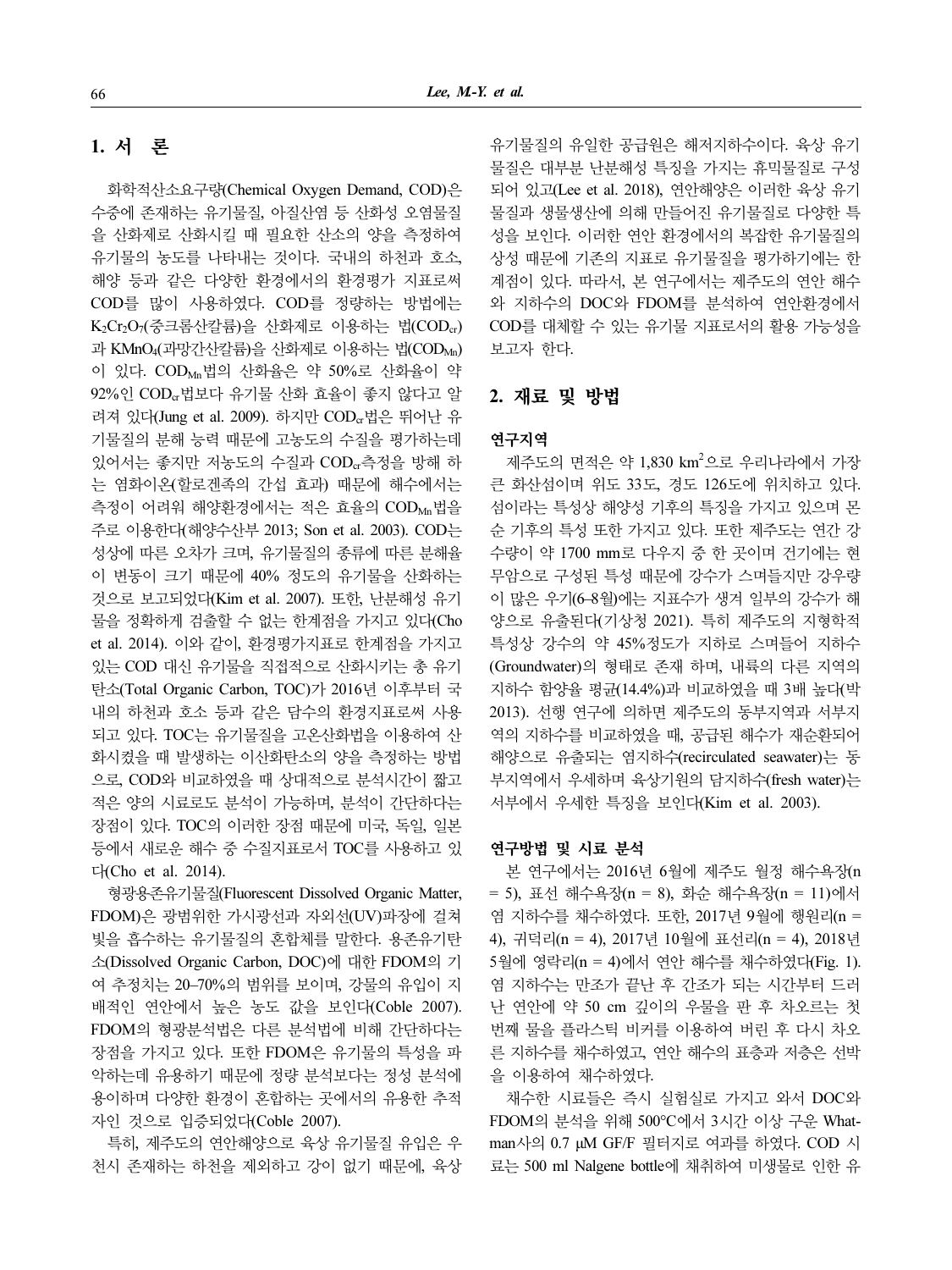

Fig. 1. Map showing the sampling stations in the saline groundwater (Woljeong, Pyoseon, and Hwasun beaches) and coastal water (Haengwon, Pyoseon, Gwideok, and Yeongnak) in Jeju Island, Korea

기물 분해 혹은 식물플랑크톤으로 인한 영양염 소비의 억 제를 위해 1% CuSO<sup>4</sup> 용액을 시료 1 L에 1 ml 주입하였 고, 냉장보관 하였다. DOC 시료는 pre-combusted 20 ml 앰퓰에 채수 후 6M 염산을 생물활동 억제를 위해 20 μL 첨가하여 pH를 2로 낮춘 후 토치로 밀봉하여 암소 보관하 였다. FDOM 시료는 pre-combusted 40 ml 갈색 암병에 채수하여 분석 전까지 냉장 보관하였다.

COD는 시료에 수산화나트륨(NaOH)을 첨가하여 알칼 리성으로 만든 다음, 강산화제인 과망간산칼륨(KMnO4) 용액을 첨가해 중탕을 시켜 피산화성물질을 산화시킨 후 물질이 모두 산화가 되고 나면 소비되고 남은 산화제 (KMnO4)가 존재하며 여기에 요오드화칼륨(KI) 및 황산 (H2SO4)를 첨가하면 남아있는 과망간산칼륨에 의해 요오 드 $(L_2)$ 가 유리되고 이 요오드를 티오황산나트륨(Na<sub>2</sub>S<sub>2</sub>O<sub>3</sub>) 용액으로 종말점까지 적정하여 정량하는 방법인 과망간 산칼륨법을 이용하여 농도를 구하였다. CODMn 적정법을 이용하였을 때 Detection limit는 0.05 mg/L로 나타난다 (송 2006).

DOC는 Shimadzu사의 TOC-V<sub>CPH</sub>의 고온산화법을 이용 하여 측정하였고 아세트아닐리드(acetanilide)용액의 농도 를 이용하여 검정 곡선을 그려 표준화하였다. 측정값의 신 뢰도를 보증하기 위해 마이애미대학교의 DOC 인증 표준 물질(DSR: 44–46 μM)과 비교하여 5% 이내의 오차 범위 를 확인하였다. DOC 분석법의 detection limit는 5 μM 미 만이다(Kim and Kim 2010).

FDOM의 형광 분석은 SCINCO 사의 FluoroMate FS-2 의 scan mode로 각 시료의 형광 세기(intensity)를 측정하 였다. 시료는 250–500 nm의 들뜸 파장(excitation wavelength) 범위에서 5 nm 간격마다 250–600 nm 범위의 방출 파장(emission wavelength)을 2 nm 간격으로 측정하였다.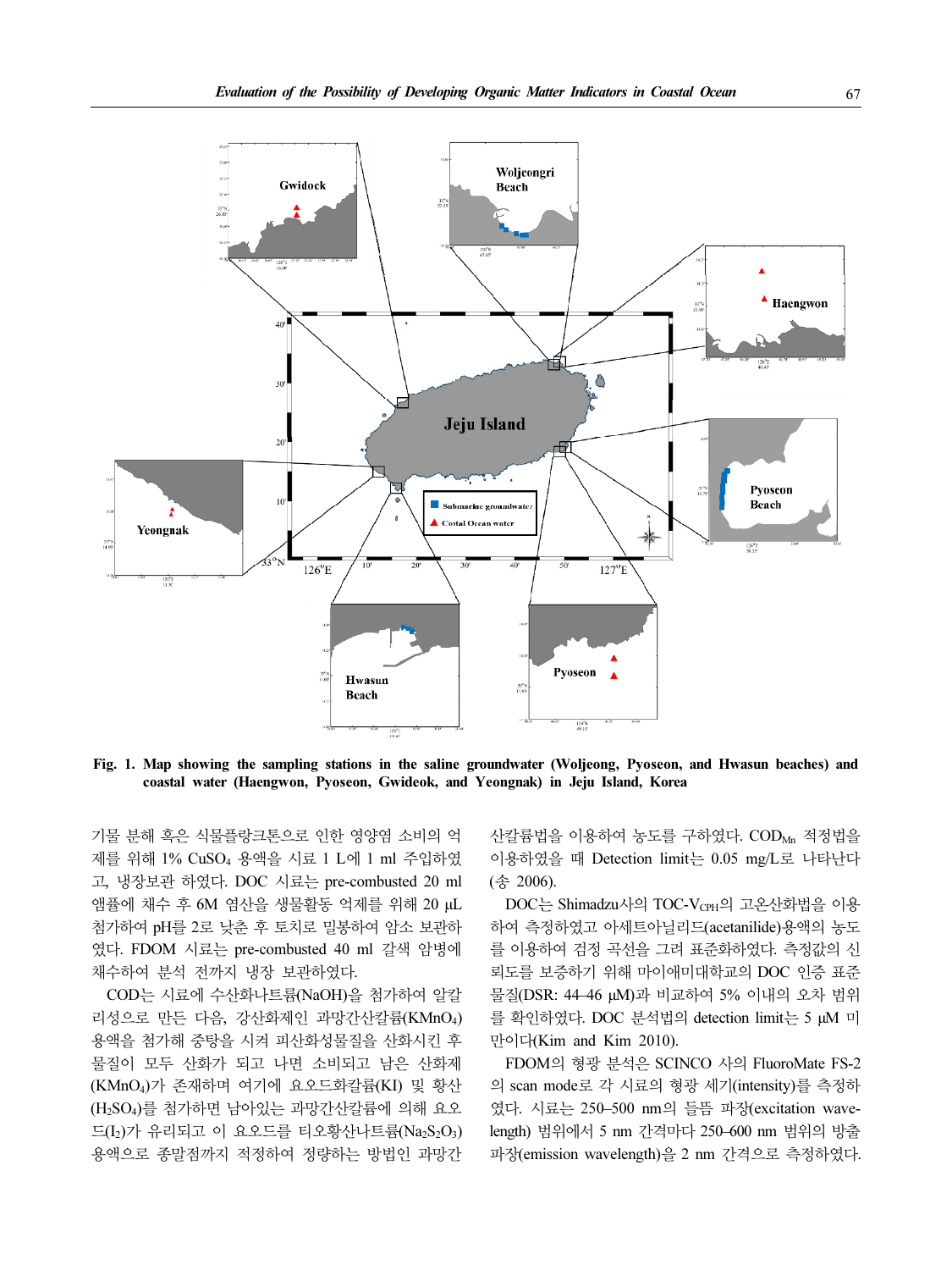형광 세기는 21–25°C의 상온에서 최대값을 보이기 때문 에, 냉장 보관된 시료를 분석 직전 실온에서 빛을 차단한 상태에서 온도를 높인 후 측정하였다. 정확한 분석을 위해 1cm 두께의 석영 재질 셀에 시료를 담고 기포와 셀 외벽 의 먼지를 최대한 제거 후 형광분석기에 장착하였다. 바탕 값을 보정하고 라만 산란 피크를 제거하기 위해 정제수 (De-Ionized Water, DIW)의 형광 세기를 매일 측정하였 다. 또한, 초당 카운트(Counts Per Second, cps) 단위로 표 현되는 모든 측정값은 0.1 N 황산에 용해시킨 quinine sulfate 용액을 Ex/Em = 350/450 nm에서 형광을 측정하여 Quinine Sulfate Units (QSU)으로 변환해 주었다. 지하수와 해수시료 측정 중 inner filter 영향을 1–3%로 거의 영향이 미치지 않는다 판단하였고, 결과값은 MATLAB의 Savitsky-Goray filter법을 이용하여 보정한 후 들뜸-방출 매트릭스 (Excitation-Emission Matrix, EEM)로 표현하였다(Kim and Kim 2017). PARAFACE 모델은 40개의 EEM 데이터를 각각 결합시켜 적용하였으며, MATLAB의 DOMFlour를 사용하여 split-half 테스트를 통해 통계적으로 평가하였다 (Kim and Kim 2017). 총 형광 강도(Total Fluorescence Intensity, TFI)는 샘플에 존재하는 component의 합으로 계산되었다.

## 3. 결과 및 고찰

### 화학적산소요구량(COD)과 용존유기탄소(DOC)의 분포

염 지하수의 경우 DOC의 농도는 2016년 월정 해수욕 장에서 1.1–1.9 mg/L (평균: 1.4±0.4 mg/L), 표선 해수욕 장에서 0.6–1.2 mg/L (평균: 0.9±0.2 mg/L), 화순 해수욕 장에서 0.6–0.9 mg/L (평균: 0.8±0.1 mg/L)를 보였고, COD의 농도는 2016년 월정 해수욕장에서 1.7–11.1 mg/L (평균: 6.1±3.7 mg/L), 표선 해수욕장에서 3.9–10.4 mg/L (평균: 8.2±1.9 mg/L), 화순 해수욕장에서 0.1–2.5 mg/L (평균: 0.8±0.7 mg/L)를 보였다(Fig. 2). 염 지하수 중 DOC 는 월정 해수욕장에서 높았으며, COD는 표선 해수욕장에 서 높은 농도를 보였다. 염 지하수 중 DOC와 COD의 농 도 변화는 지역 특색에 따른 지하수 유출 형태일 것으로 판단된다. 선행연구에 의하면 제주도 화순해수욕장에서 지하수 중 DOC와 염분의 상관관계는 0.71로 좋은 양의 상관관계를 보이며, 담 지하수의 DOC 농도는 약 0.26– 0.52 mg/L로 낮은 농도를 보인다(Cho et al. 2021). 하지만 염 지하수의 경우 연안해수 중 생물생산에 의해 만들어진 상대적으로 높은 DOC의 영향으로 담 지하수의 DOC보다 높은 농도를 보인다. 본 연구에서 월정 해수욕장과 표선 해수욕장의 경우 제주도 동부에 위치해 있어 염 지하수 유출이 우세하고 화순 해수욕장은 서부에 위치해 있어 담 지하수 유출이 우세하며, DOC와 COD의 농도 변화의 영 향을 미치는 것으로 판단된다.



Fig. 2. The spatial variation in the saline groundwater (A: Woljeong, B:Pyoseon, C: Hwasun) and coastal water (D: Haengwon, E: Gwideok, F: Pyoseon, G: Yeongnk)

연안 해수의 경우 DOC의 농도는 2017년 행원리에서 1.6–2.3 mg/L (평균: 2.1±0.3 mg/L), 귀덕리에서 0.5–0.7 mg/L (평균: 0.6±0.1 mg/L), 표선리에서 1.2–1.3 mg/L (평 균: 1.2±0.1 mg/L), 2018년 영락리에서 0.6–0.8 mg/L (평 균: 0.7±0.1 mg/L)를 보였고, COD의 농도는 2017년 행원 리에서 4.0–8.0 mg/L (평균: 5.7±1.7 mg/L), 귀덕리에서 1.7–2.3 mg/L (평균: 1.9±0.3 mg/L), 표선리에서 2.1–3.7 mg/L (평균: 2.6±0.8 mg/L), 2018년 영락리에서 0.2–1.1 mg/L (평균: 0.6±0.3 mg/L)를 보였다(Fig. 2). 연안 해수 중 DOC와 COD는 행원리에서 높은 농도를 보였다. 행원 리와 표선리는 다른 조사지역에 비해 상업적으로 발전한 지역으로 인위적인 오염원이 유입되어 인해 상대적으로 높은 DOC와 COD 농도를 보인 것이라 추측된다.

다른 지역에서의 염 지하수 DOC 농도를 보면 마산만 에서는 1.9±0.3 mg/L 평균 농도를 보였으며, 함평만에서 는 2.6±0.7 mg/L, 여자만에서 1.4±0.4 mg/L 평균 농도를 보였으며, 연안 해수 중 DOC 농도를 보면 시화호에서 2.6±1.0 mg/L, 가막만에서 1.2±0.1 mg/L 평균 농도를 보 였다(Oh et al. 2018; Han et al. 2021). 이는, 제주도 염 지하수와 연안 해수가 다른 지역에 비해 DOC의 농도가 상대적으로 낮았다. COD의 경우 인천 연안에서 3.4±1.5 mg/L, 강화도에서 6.9±1.5 mg/L, 세어도에서 2.6±0.5 mg/L, 한강에서 7.4±7.4 mg/L, 부산 연안에서 1.2±0.3 mg/L를 보였고, 제주도 연안 해수에서도 다른 지역에 비해 상대적 으로 낮은 COD 농도를 보였다(Son et al. 2003).

국내의 하천에서의 생활환경 기준에 따르면 COD의 경 우 2 mg/L 이하일 때 매우 좋음, 4 mg/L 이하일 때 좋음, 5 mg/L 이하일 때 약간 좋음, 7 mg/L 이하일 때 보통, 9 mg/L 이하일 때 약간 나쁨을 보인다. 그 기준에 따르면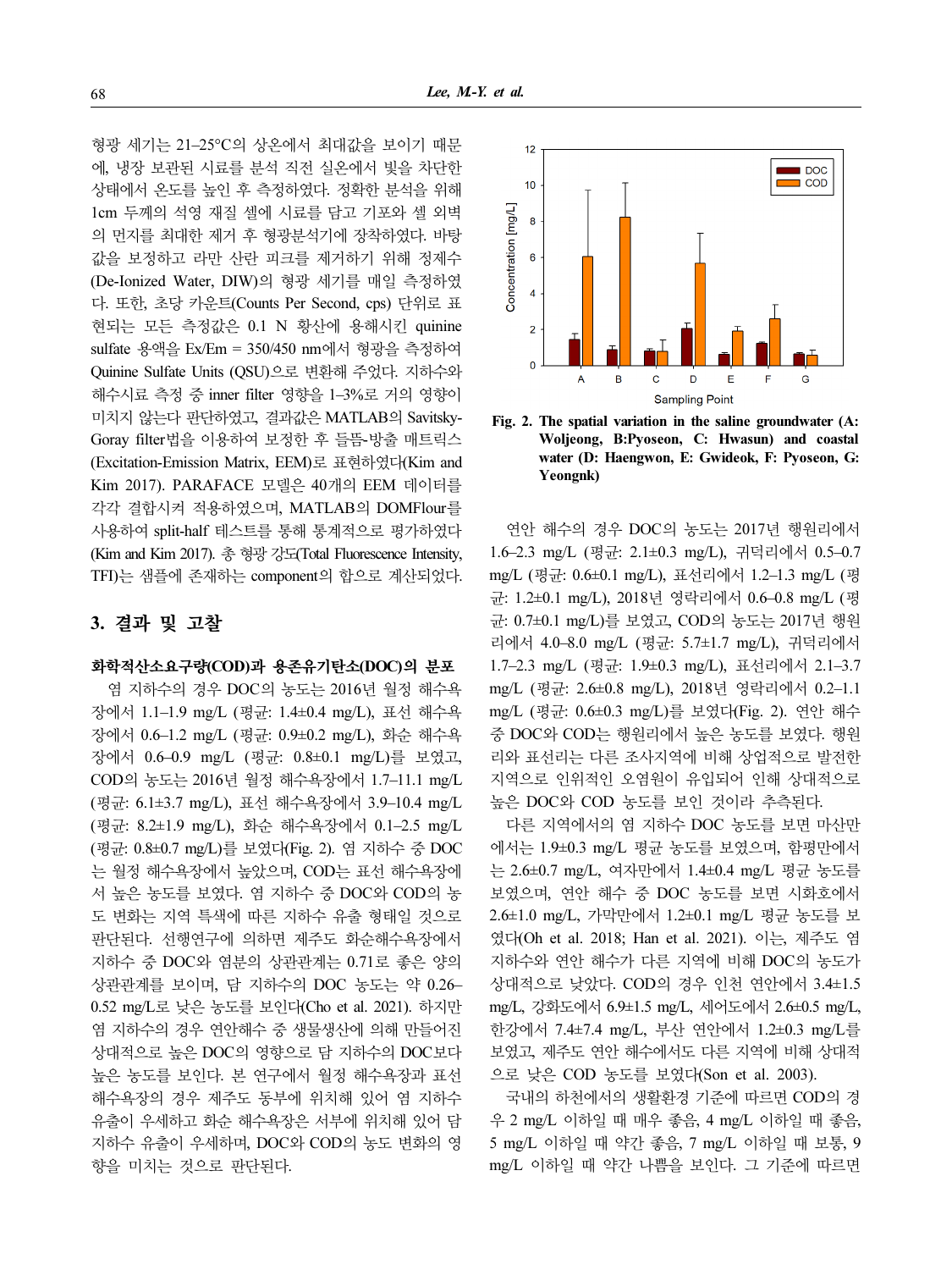|                                  | *Germany             |                      | *Swiss                                  |                             |                      |                      | **Korea                          |                      |                      |
|----------------------------------|----------------------|----------------------|-----------------------------------------|-----------------------------|----------------------|----------------------|----------------------------------|----------------------|----------------------|
| Water<br>Quality<br><b>Class</b> | <b>BOD</b><br>(mg/L) | <b>TOC</b><br>(mg/L) | Water<br><b>Ouality</b><br><b>Class</b> | <b>BOD</b><br>$(mg/L \ O2)$ | <b>DOC</b><br>(mg/L) | <b>TOC</b><br>(mg/L) | Water<br>Quality<br><b>Class</b> | <b>COD</b><br>(mg/L) | <b>TOC</b><br>(mg/L) |
| I                                |                      | $\leq 2$             | Excellent                               | $\overline{2}$              | 2                    | ~< 2.5               | Excellent                        | $\leq 2$             | $\leq 2$             |
| $I-II$                           | $1 - 2$              | $\leq 3$             | Good                                    | $2 - 4$                     | $2 - 4$              | $2.5 - 5.0$          | Good                             | $\leq 4$             | $\leq$ 3             |
| $II$ - $III$                     | $2 - 6$              | 5<br>$\leq$          | Moderate                                | $4 - 6$                     | $4 - 6$              | $5.0 - 7.5$          | Moderate-<br>Good                | $\leq 5$             | $\leq 4$             |
| $III$ -IV                        | $5 - 10$             | $\leq 10$            | Moderate-<br>Poor                       | $6 - 8$                     | $6 - 8$              | $7.5 \sim 10.0$      | Moderate                         | < 7                  | < 5                  |
| $IV-V$                           | $7 - 13$             | $\leq 20$            | Poor                                    | 8 <                         | 8 <                  | 10.0 <               | Moderate-<br>Poor                | $\leq 9$             | $\leq 6$             |
| $V-VI$                           | $10 - 20$            | $\leq 40$            |                                         |                             |                      |                      | Poor                             | $\leq$ 11            | $\leq~8$             |
| VI                               | 20 <                 | >40                  |                                         |                             |                      |                      | Very Poor                        | >11                  | > 8                  |

Table. 1. Comparision of criterion of the organic matter in Germany, Swiss, and Korea

\*Choi and Han 2011

\*\*KMGL 2020

화순 해수욕장 염 지하수, 귀덕리, 영락리 연안 해수는 매 우 좋음을 보이고, 표선 연안 해수에서는 좋음을 보였으 며, 월정 해수욕장 염 지하수와 행원리 연안 해수에서는 보통, 표선 해수욕장 염 지하수에서는 약간 나쁨을 보였 다. TOC의 경우 2 mg/L 이하일 때 매우 좋음, 3 mg/L 이하일 때 좋음, 4 mg/L 이하일 때 약간 좋음, 5 mg/L 이 하일 때 보통, 6 mg/L 이하일 때 약간 나쁨을 보인다 (Table 1). 이 기준에 따르면 좋음을 보인 행원리 연안 해 수를 제외하고 모든 연구 지역에서 아주 좋음을 보였다. 스위스에서 유기물 지표 기준 중 DOC에 따르면 TOC 기 준과 비슷하게 좋음을 보인 행원리 연안 해수를 제외하고 는 나머지 지역에서 아주 좋음을 보였다(Choi and Han 2011). 하지만, 현재 우리나라 해수에서의 TOC와 DOC을 이용한 유기물 지표의 기준이 없고, 유기물 지표 기준이 담수 환경에만 적용되고 있기 때문에, 해양 환경에서의 적 용은 무리가 있어 보인다.

## 연안 환경에서 유기물 지표로서 DOC의 가능성과 한계점

염 지하수에서 DOC와 COD간의 상관관계를 살펴보았 을 때, 상관관계 $(r^2 = 0.09)$ 는 보이지 않았지만(Fig. 3), 연 안 해수에서 DOC와 COD간의 상관관계 $(r^2 = 0.66)$ 는 염 지하수보다 상대적으로 좋은 상관관계를 보였다(Fig. 3). 즉 연안 환경을 평가하기엔 성상에 따른 오차가 크고 유 기물질의 종류에 따른 분해율 변동이 크고 제한적인 유기 물을 산화하며 난분해성 유기물을 정확하게 검출할 수 없 는 COD 분석법 문제점의 근거가 된다(Kim et al. 2007; Cho et al. 2014).

지하수와 연안 해수의 정성적인 확인을 위해 PARAFAC 모델링의 결과로염 지하수와 연안 해수 FDOM component 는 3개의 component로 구분 되었다(Fig. 4)(Coble 2007). C1은 Ex/Em이 335 nm/404 nm에서 강한 피크를 보였다. 이를 기반으로 C1은 폐수나 농업과 같이 인위적인 곳에서 기원이 되는 휴믹계 물질(peak M)로 추정이 된다. C2는 Ex/Em이 360 nm/476 nm에서 강한 피크를 보였다. 이를 기반으로 C2는 육상 기원의 휴믹계 물질로 방향성이 높은 물질(peak C)로 추정이 된다. C3는 Ex/Em이 285 nm/340 nm에서 강한 피크를 보였다. 이를 기반으로 C3는 일차 생산과 같은 자생적인 특징을 가지는 단백질 계열의 물질 (peak T)로 추정이 된다(Coble 2007).

각각의 component를 합한 TFI 값이 염 지하수 중 월정 해수욕장에서 9.5 QSU, 표선 해수욕장에서 18.5 QSU, 화 순 해수욕장에서 12.4 QSU를 보였다. 연안 해수의 경우 행원리에서 3.7 QSU, 귀덕리에서 13.9 QSU, 표선리에서 5.3 QSU, 영락리에서 3.0 QSU를 보였다(Fig. 5). 연안 해 수보다 염 지하수에서 더 높은 QSU를 보였으며, 염 지하 수에서 난분해적 특성을 보이는 peak M과 peak C의 농도 는 TFI 값에서 높은 비율을 보였다. 하지만 연안 해수에서 는 분해가 잘되는 peak T의 농도는 TFI 값에서 60±9.5% 로 상대적으로 높은 비율을 보였다. 이는 염 지하수가 난 분해성 물질을 많이 포함하고 있으며, 유기물질의 정량적 인 측정법으로 COD는 한계가 있음을 보여준다. 또한, 연 안 해수 TFI 값에서 peak T의 비율이 높지만, peak M과 peak C도 무시할 수 없는 비율을 차지하고 있기 때문에 지하수만큼은 아니더라도 연안해수 또한 COD의 측정과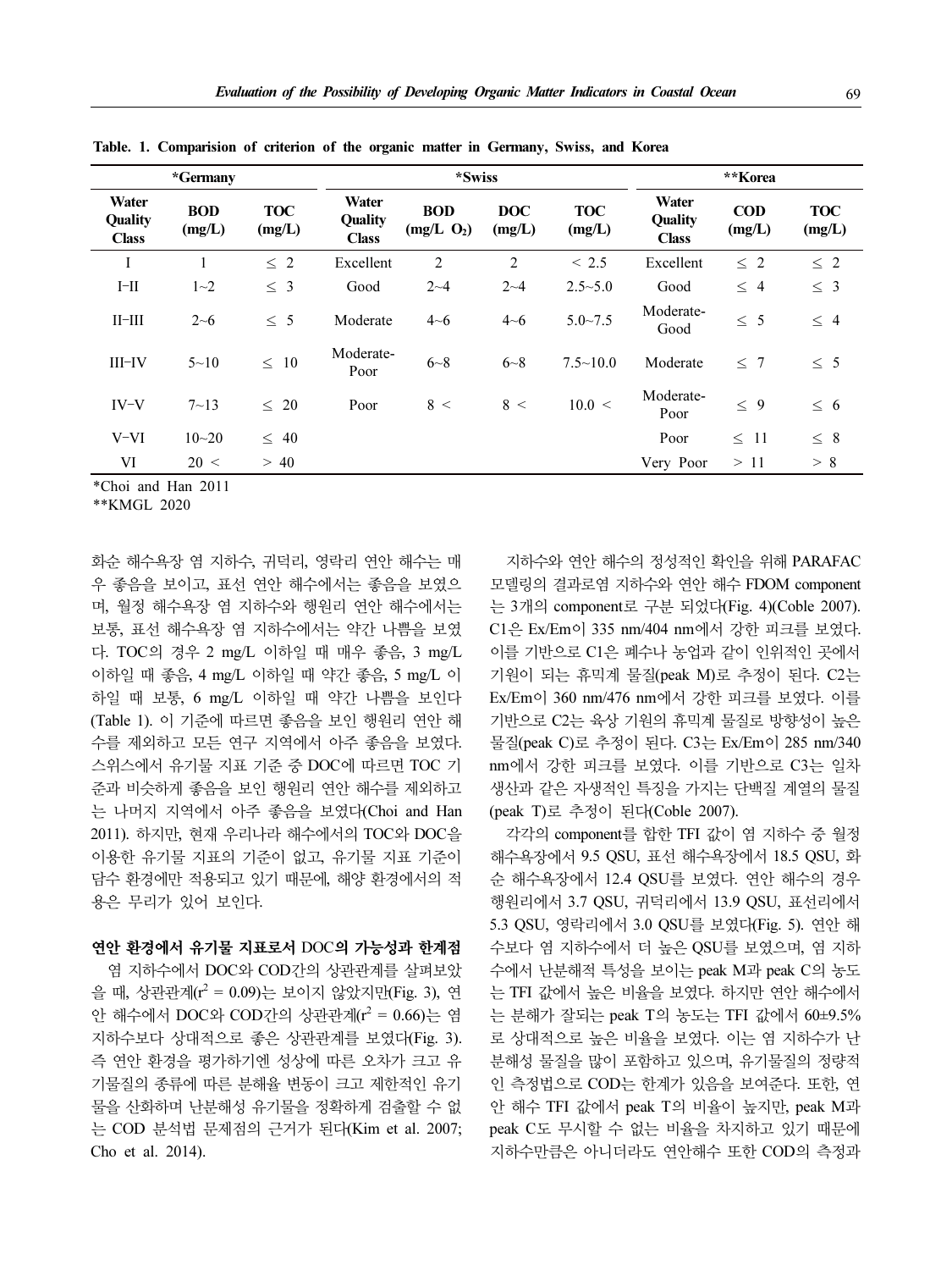

Fig. 3. Plots of dissolved organic carbon (DOC) versus chemical oxygen demand (COD) in the saline groundwater and costal water

정에서 한계점이 있을 것이라 보인다.

COD와 DOC의 상관관계와 정성적인 분석을 통해 COD 는 연안 환경을 평가하기엔 성상에 따른 오차가 크고 유 기물질의 종류에 따른 분해율 변동이 크고 제한적인 유기 물을 산화하며 난분해성 유기물을 정확하게 검출 할 수 없다는 문제점을 파악하였다. 하지만, 본 연구에서는 COD의 경우 필터를 하지 않은 시료를 이용하였고, DOC 의 경우 여과를 한 시료를 이용하였기 때문에 입자성유기 물질(Particulate Organic Carbon, POC)에 대한 영향을 확 인 할 수 없다는 한계를 가지고 있다. 선행연구 결과, TOC 중 POC 비율을 보면 동중국해에서는 0.12 이하를 보였고



Fig. 4. Excitation-emission matrix spectroscopy (EEMs) contour plots of each component determined by using the parallel factor analysis (PARAFAC) model

(Kim et al. 2008), 최근 제주도 화순에서 진행된 지하수와 연안 해수의 TOC 중 POC 비율을 보면 0.32로 POC의 영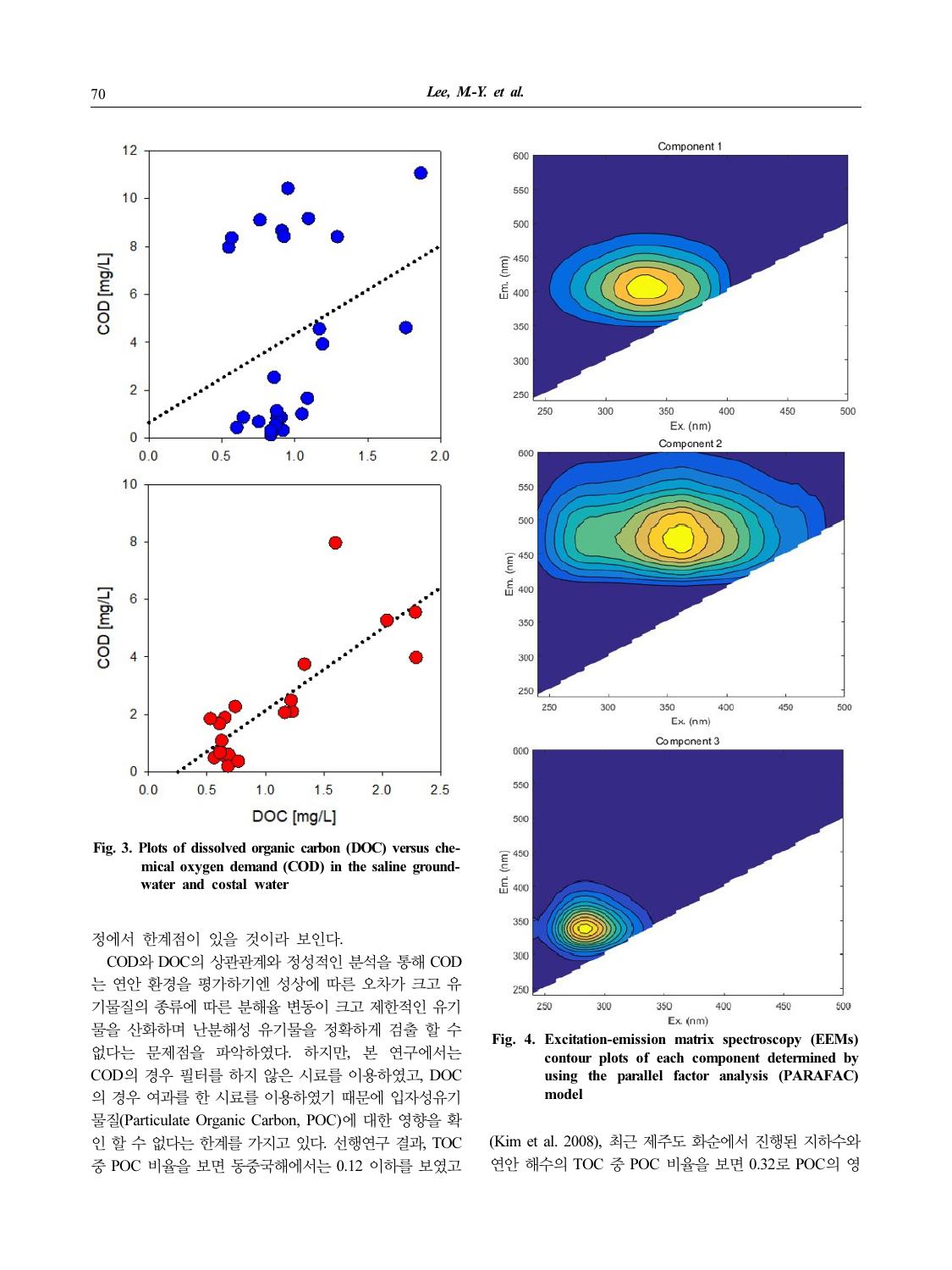

Fig. 5. The spatial variation of total fluorescence intensity (TFI) in the saline groundwater (A: Woljeong, B: Pyoseon, C: Hwasun) and coastal water (D: Haengwon, E: Gwideok, F: Pyoseon, G: Yeongnak). The white number unit is a percentage

향을 무시할 수 없을 정도라고 보고되었다(Cho et al. 2021). 즉, 외양에서는 TOC 중 DOC 비율이 높기 때문에 유기물 지표로의 DOC 활용 가능성은 높지만 연안에서는 POC의 농도가 상당히 높은 수준이고 전체 TOC 비율에서 많은 부분을 차지하고 있기 때문에 연안 환경에서 DOC를 유기물 지표로 사용하기에는 한계가 있어 보인다. 아직, 해양 환경 내에서 COD가 유기물 지표로서 한계점을 인식 하고 있지만, TOC로 대체 방안에 대한 연구는 미흡하다. 본 연구 결과를 토대로, 다양한 연안 환경에서 TOC 분석 을 통한 유기물 지표 개발이 필요해 보인다.

## 4. 결 론

제주도 염 지하수 중 DOC와 COD 농도는 월정 해수욕 장과 표선 해수욕장에서 높았고, 연안 해수에선 행원리와 표선리에서 상대적으로 높은 농도를 보였다. 염 지하수 중 경우 DOC와 COD 농도는 지역적인 특색에 따른 지하수 유출 형태에 따른 영향을 보이고, 연안해수의 경우 인위적 인 오염원의 영향을 받은 것으로 판단된다. 염 지하수 중 DOC와 COD의 상관관계가 보이지 않았지만, 연안 해수 에서는 상대적으로 좋은 상관관계를 보였다. 염 지하수와 연안 해수의 TFI 값 중 난분해적 특성을 보이는 유기물 비율이 높아, COD는 난분해성 물질 측정의 한계를 가지 고 있기 때문에 정량적인 양을 도출해 내기에는 적절하지 않다고 판단되며, DOC 또한 연안 환경에서는 POC의 양 을 무시 할 수 없기 때문에 연안 환경에서의 유기물 지표 로써는 한계점이 있다. 따라서, 정확한 유기물 농도 측정

을 위해선 TOC 분석이 불가피하고, 향후 다양한 연안 환 경에서의 유기물 지표로써의 TOC 기준 설정이 필요할 것 으로 판단된다.

## 사 사

이 논문은 2021년 해양수산부 재원으로 해양수산과학 기술진흥원의 지원을 받아 수행된 연구입니다(전남씨그 랜트).

## 참고문헌

- 국가법령정보센터 (2020) 환경정책기본법 시행령. http:// www.law.go.kr Accessed 27 May 2021
- 기상청 (2021) 한국의 지역별 기후특성. http://www.weather. go.kr Accessed 7 Jun 2021
- 박기화 (2013) 제주도 지질여행. 한국지질자원연구원, 대전, 204 p
- 송용섭 (2006) 화학적 산소 요구량 측정을 위한 KMnO<sup>4</sup> 분광 광도법과 KMnO<sup>4</sup> 적정법에 관한 연구. 이학석사 학위논 문, 연세대학교, 85 p 14 (2015) 세 1 소 시 클라옹, 단국시<br>204 p<br>-섭 (2006) 화학적 산소 요구량 측정:<br>광도법과 KMnO<sub>4</sub> 적정법에 관한 연<br>문, 연세대학교, 85 p<br>추산부 (2013) [해양수산부고시 제<br>경공정시험기준 4장 8항, pp 39-43
- 해양수산부 (2013) [해양수산부고시 제2013-230호] 해양환
- Cho HM, Kim TH, Moon JH, Song BC, Hwang DW, Kim TJ, Im DH (2021) Estimating submarine groundwater discharge in Jeju volcanic island (Korea) during a typhoon (Kong-rey) using humic-fluorescent dissolved organic  $\frac{1}{3}$   $\frac{1}{3}$   $\frac{1}{3}$   $\frac{1}{3}$   $\frac{1}{1}$   $\frac{1}{3}$   $\frac{1}{1}$   $\frac{1}{2}$   $\frac{1}{4}$   $\frac{1}{3}$   $\frac{1}{2}$   $\frac{1}{3}$   $\frac{1}{2}$   $\frac{1}{3}$   $\frac{1}{3}$   $\frac{1}{3}$   $\frac{1}{3}$   $\frac{1}{3}$   $\frac{1}{3}$   $\frac{1}{3}$   $\frac{1}{3}$   $\frac{1}{3}$
- Cho YB, Oh YK, Shin DC, Park CH (2014) Distribution of total organic carbon and correlations between organic matters of sewage treatment plants. J Korean Soc Environ (Kong-rey) using<br>
matter-Si mass b<br>
YB, Oh YK, Sh<br>
total organic car<br>
matters of sewage<br>
Anal 17:207-214 total organic<br>matters of sew<br>Anal  $17:207-z$ <br>i JY, Han D<br>standard for T<br> $12(3):173-184$
- Choi JY, Han DH (2011) Development of water quality standard for TOC as organic matter index. Seoul STUD Frances of semage dealined plants. 3 Refear foce ERVE<br>Anal 17:207-214<br>i JY, Han DH (2011) Development of water qualistandard for TOC as organic matter index. Seoul STU<br>12(3):173-184<br>le PG (2007) Marine optical biogeochemis
- Coble PG (2007) Marine optical biogeochemistry: the
- Han H, Hwang J, Kim G (2021) Characterizing the origins of dissolved organic carbon in coastal seawater using stable carbon isotope and light absorption characteristics. Le PG  $(2007)$  Marine optical<br>chemistry of ocean color. Chem<br>H, Hwang J, Kim G  $(2021)$  C<br>of dissolved organic carbon in<br>stable carbon isotope and light a<br>Biogeosciences 18(5):1793-1801
- Jung KY, Park MH, Hur J, Lee SY, Shin JK (2009) Comparison of spectroscopic characteristics and chemical oxygen demand efficiencies for dissolved organic matters from diverse sources. J Korean Soc Water Environ 25(4): Stable<br>Biogeoss<br>3 KY,<br>Compari<br>oxygen (from div<br>589–596
- Kim BC, Jung SM, Jang CW, Kim JK (2007) Comparison of BOD, COD and TOC as the indicator of organic